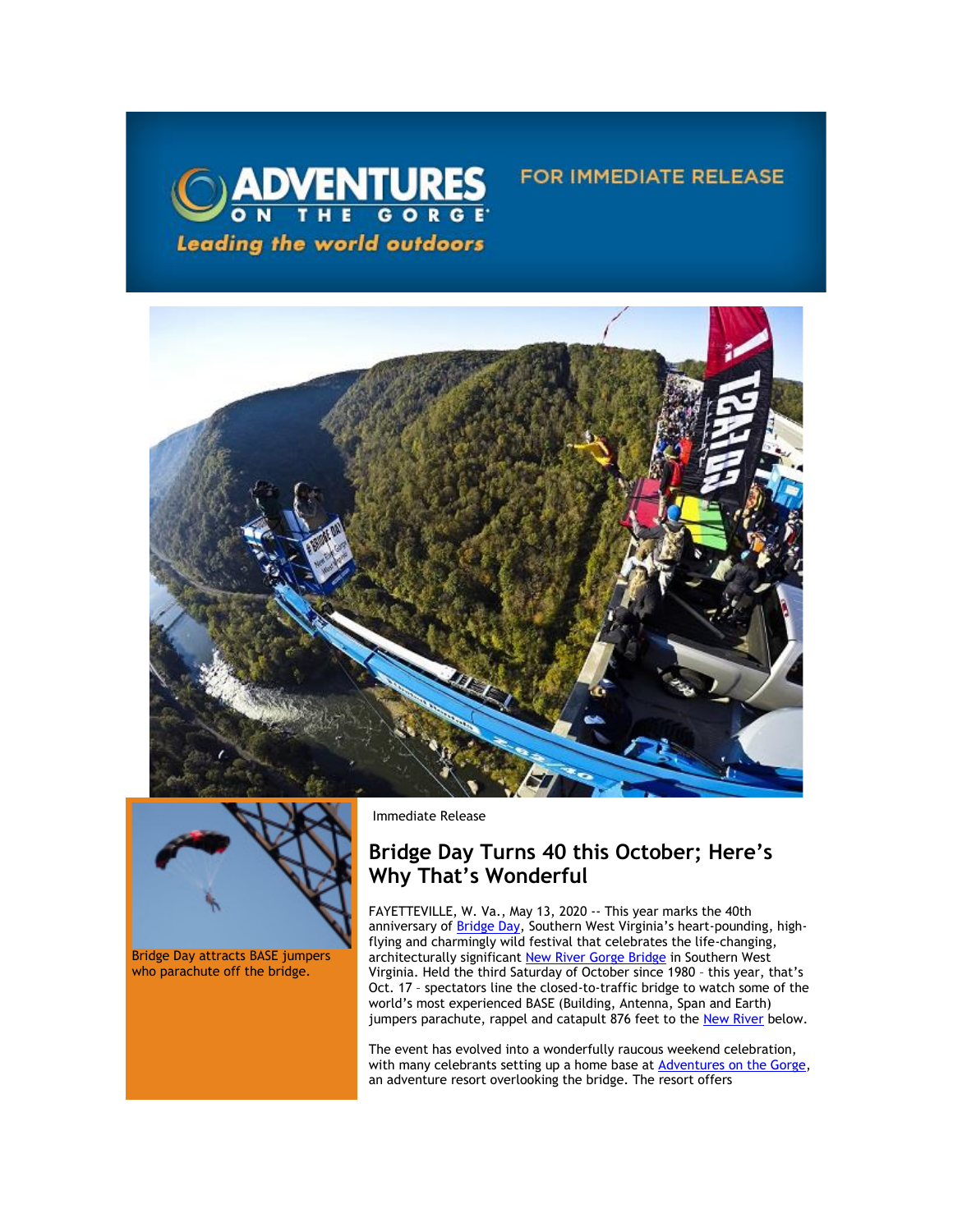

Bridge Day weekend coincides with the end of Gauley Season.

accommodations in freestanding cabins along with wild adventures like rafting the New and Gauley Rivers, rock climbing, kayaking and ziplining.

Although the COVID-19 crisis will inevitably impact the event in ways that are not yet clear[, Official Bridge Day](https://click.icptrack.com/icp/relay.php?r=13440961&msgid=453547&act=3SPQ&c=1378153&destination=https%3A%2F%2Fofficialbridgeday.com%2F&cf=13608&v=ed7372037ce5b829feaaa3b140c686fd15c820a077b2388d1957708154fb7133) is "officially" on.

Bridge Day coincides with "Gauley Season," which occurs on 22 days in September and October. During that period, the nearby Gauley River is flooded with Summersville Lake water released with precision by the Army Corps of Engineers. The resulting foaming, churning water continues below Summersville Dam to create the daunting Class V rapids with names like Lost Paddle and Pillow Rock.

"This is the weekend we all get to show our wild side," said Roger Wilson, CEO of Adventures on the Gorge and a lifelong rafting enthusiast. "Although there will certainly be some adjustments this year to promote social distancing, the 40-year milestone of Bridge Day is incredibly significant to the region. Plus, it is great fun to watch the jumpers. I raft rivers for a living and I'm pretty intrepid, but these BASE jumpers have nerves of steel."

# **More about the New River Gorge Bridge**

The bridge is a marvel of innovative engineering. Completed in 1977 at a cost of \$37 million, the New River Gorge Bridge is the longest single-arch bridge in the Western Hemisphere, the third-longest single-arch bridge in the world and the third-highest bridge in the U.S. Spanning the 3,030-foot New River Gorge 876 feet above the river, the bridge is the mostphotographed site in the state.

The bridge cut travel time across the gorge from 45 minutes to 45 seconds, effectively opening up Southern West Virginia to travelers and significantly improving the lives of West Virginians who live in the region. Even though it is not yet 50 years old, the bridge is listed on the National Register of Historic Places because of its life-changing impact on locals and its architectural significance.

The bridge can be experienced on a thrilling **Bridge Walk** along a 24-inch catwalk situated 25 feet below the bridge's surface and by rafting beneath it on the New River. Visitors can learn more about the bridge at the [National Park Service's Canyon Rim Visitor Center](https://click.icptrack.com/icp/relay.php?r=13440961&msgid=453547&act=3SPQ&c=1378153&destination=https%3A%2F%2Fwww.nps.gov%2Fneri%2Findex.htm&cf=13608&v=7a55c2f9fbd36050fd920611b4f9f5233236fe343627cd8afd59cdc1b46b572d), adjacent to the northern end of the bridge. Guests of Adventures on the Gorge can also enjoy and photograph the bridge daily from the spacious outdoor dining deck at [Smokey's](https://click.icptrack.com/icp/relay.php?r=13440961&msgid=453547&act=3SPQ&c=1378153&destination=https%3A%2F%2Fadventuresonthegorge.com%2Fdining%2F&cf=13608&v=cb4dcbf376ae063e507b051c136ce1983cde137799f1c5dca5086b8417adf333) and a variety of perches overlooking the river.

#### **More about the Bridge Day Festival**

Plans are in the works for this year's events. In previous years, the festival has included "Taste of Bridge Day" featuring food from the area's top restaurants, live music and other fun events.

## **More about Gauley Season**

Called the "Beast of the East," the Gauley River during Gauley Season is one of the best river-centric experiences in the world. The Army Corps of Engineers releases water on [22 days](https://click.icptrack.com/icp/relay.php?r=13440961&msgid=453547&act=3SPQ&c=1378153&destination=https%3A%2F%2Fadventuresonthegorge.com%2Funcategorized%2Fgauley-release-dates-calendar%2F&cf=13608&v=ff31ba0554bf660a6e261e1ee472269c2e1012eb54897798e01484b5de8bce5d) beginning Friday, Sept. 11 and concluding Sunday, Oct. 18.

Rafting the [Upper Gauley](https://click.icptrack.com/icp/relay.php?r=13440961&msgid=453547&act=3SPQ&c=1378153&destination=https%3A%2F%2Fadventuresonthegorge.com%2Funcategorized%2Fgauley-release-dates-calendar%2F&cf=13608&v=ff31ba0554bf660a6e261e1ee472269c2e1012eb54897798e01484b5de8bce5d) during Gauley Season is considered by rafting enthusiasts to be a bucket list paddling adventure, and rafters travel from around the world to experience it. The section drops more than 335 feet in less than 13 miles, resulting in high-volume, technically challenging water. The Upper Gauley is recommended only for experienced rafters over the age of 15. The slightly less challenging [Lower Gauley River](https://click.icptrack.com/icp/relay.php?r=13440961&msgid=453547&act=3SPQ&c=1378153&destination=https%3A%2F%2Fadventuresonthegorge.com%2Fadventures%2Fwhitewater-rafting%2Fwhitewater-rafting-fall-lower-gauley-river-white-water-rafting%2F&cf=13608&v=d8a94b5406b02ddcc189d69da58b7c1ea6dd1380a15d48b980ba18659cf0315b) section also features Class V rapids.